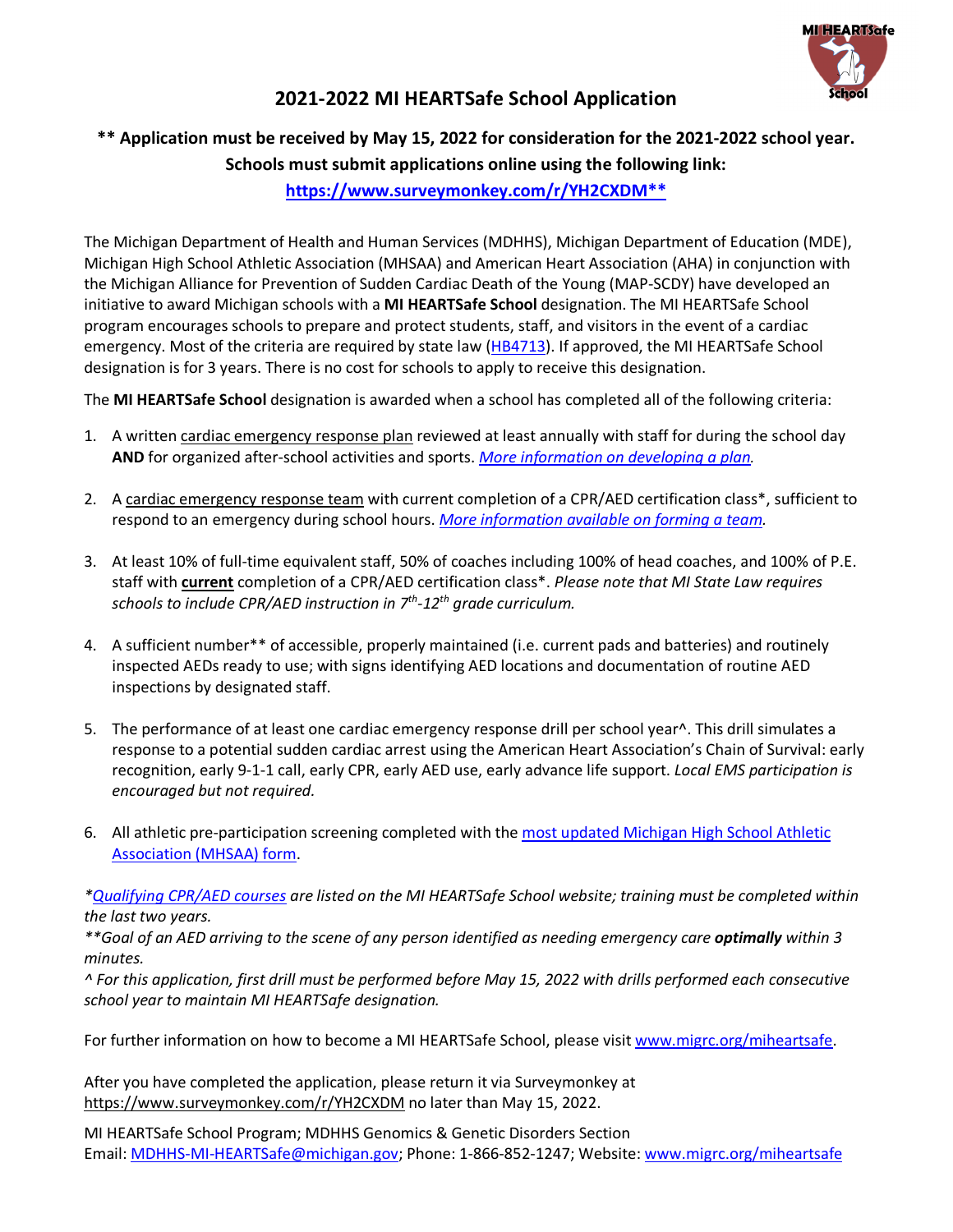### **APPLICATION WORKSHEET (application should be completed online – sample application below)**

*\*Please complete an application for each school building that would like to receive the MI HEARTSafe School designation.*

**MIHEARTSafe** 

**1.** Name, Address and County of School Building; Name of School District, if applicable.

| 2. Has this school been previously awarded as a MI HEART Safe School?                                               | $Yes*$ | No |  |
|---------------------------------------------------------------------------------------------------------------------|--------|----|--|
| *If yes, please ensure that your application is due for renewal and identify the years of existing designation. The |        |    |  |
| renewal status can be checked on the MI HEARTSafe Schools in the Spotlight webpage.                                 |        |    |  |

**3.** Name and contact information for School principal.

**4.** Name and contact information for the cardiac emergency response team coordinator in case the MI HEARTSafe School Program has questions concerning the application.

#### **CARDIAC EMERGENCY RESPONSE PLAN**

| 5. School has a written cardiac emergency response plan which addresses the<br>criteria stipulated in state law HB4713.                                                                                                                            | Yes | No        |
|----------------------------------------------------------------------------------------------------------------------------------------------------------------------------------------------------------------------------------------------------|-----|-----------|
| 6. Cardiac emergency response plan is reviewed at least annually.                                                                                                                                                                                  | Yes | No        |
| <b>CARDIAC EMERGENCY RESPONSE TEAM</b>                                                                                                                                                                                                             |     |           |
| 7. School has a cardiac emergency response team with a coordinator.                                                                                                                                                                                | Yes | No        |
| 8. Cardiac emergency response team coverage is provided during the school day. Yes                                                                                                                                                                 |     | No        |
| <b>CPR/AED CERTIFICATION</b><br>9. At least 10% of full-time equivalent staff, 50% of coaches including 100% of head<br>coaches and P.E. staff, have current completion of a CPR/AED certification class. Yes                                      |     | <b>No</b> |
| <b>AEDs</b><br>10. Building has a sufficient number of accessible AEDs - ready for use - located<br>appropriately to retrieve and reach a victim optimally within 3 minutes.                                                                       | Yes | No        |
| 11. School properly conducts and documents routine AED inspections and<br>maintenance in accordance with AED manufacturer's specifications.                                                                                                        | Yes | No        |
| 12. Signs identifying AED locations are posted at each AED location, at building<br>entrances and other areas of high visibility.                                                                                                                  | Yes | <b>No</b> |
| <b>CARDIAC EMERGENCY RESPONSE DRILLS</b>                                                                                                                                                                                                           |     |           |
| 13. At least one cardiac emergency response drill was performed during the<br>2021-2022 school year prior to May 15, 2022.                                                                                                                         | Yes | No        |
| 14. During the drill, the American Heart Association's Chain of Survival was<br>followed including: early recognition of cardiac arrest, early call to 9-1-1, early<br>CPR, early use of AED, and early EMS advanced life support. (Drill does not |     |           |
| require calling 9-1-1 or EMS arrival.)                                                                                                                                                                                                             | Yes | No        |

**15.** Please provide the following information about the cardiac emergency response drill: Location of drill (specific site in school), date of drill and time from recognition of emergency event to AED arrival and pads placed.